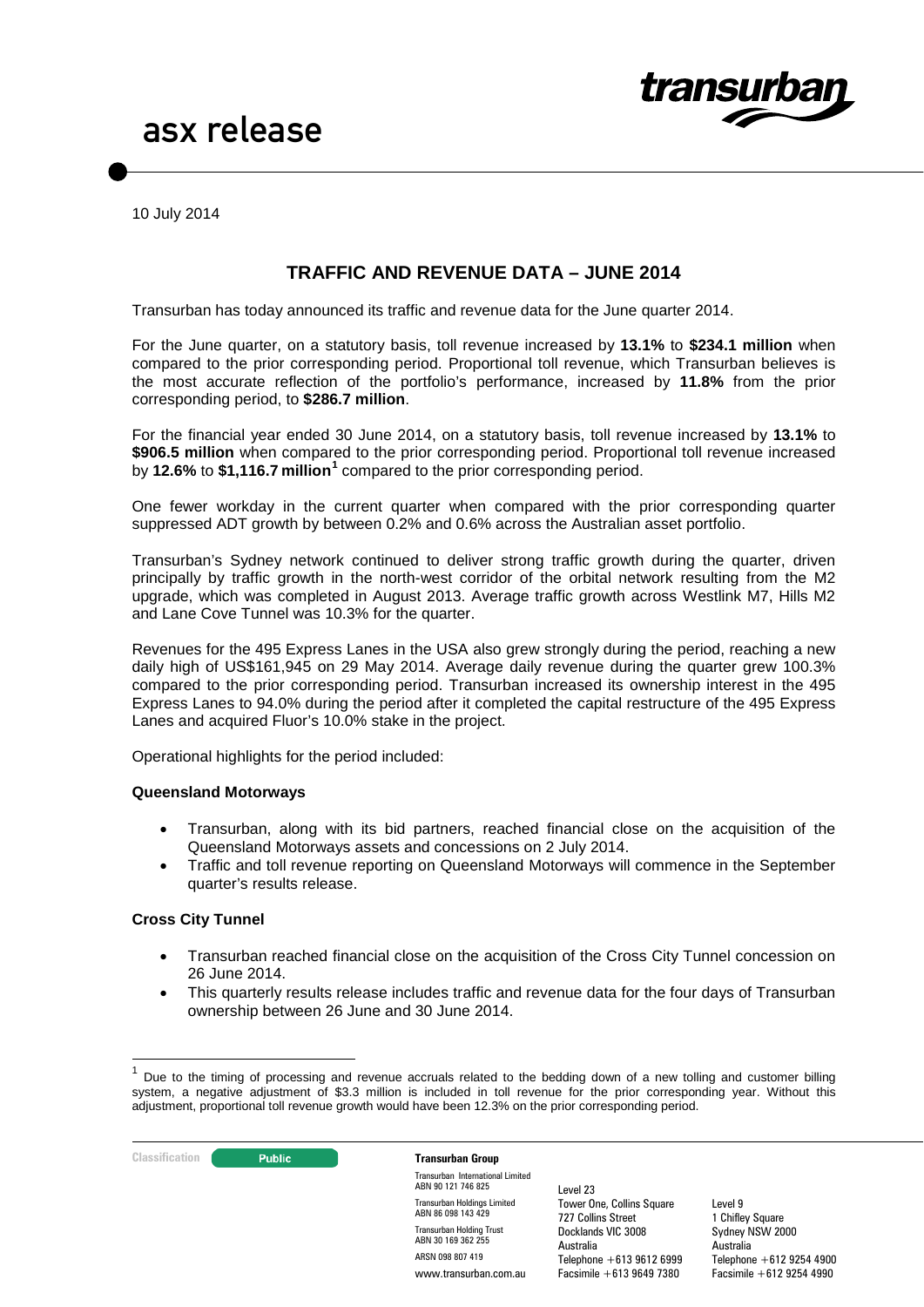

### **CityLink – Tulla Widening**

- Transurban announced on 28 April 2014 that it had reached an in-principle agreement with the Victorian Government for a major co-ordinated upgrade to the western section of CityLink, the Bolte Bridge-West Gate Freeway interchange and the Tullamarine Freeway.
- The project is still subject to the State and Transurban reaching final agreement on terms (including scope) and documentation (expected by late 2014).

#### **M5 West Widening**

- Construction of the M5 West Widening project remains on schedule and on budget. The project is currently 80% complete with final completion targeted for late 2014.
- Full lane availability from the project is expected in October 2014.

#### **USA**

- In April 2014 Transurban acquired Fluor's 10.0% stake in the 495 Express Lanes and 95 Express Lanes for US\$44 million.
- In June 2014 Transurban completed the capital restructure of the 495 Express Lanes contributing the equity investment of approximately US\$280 million announced in February 2014.
- As a result during the quarter Transurban's proportional ownership in 495 Express Lanes increased from 67.5% to 94.0%.
- Transurban transferred ownership of Pocahontas 895 to lenders on 14 May 2014 and now has no financial or operational interests in the asset.

Full traffic and revenue information for the June quarter is attached.

 $U222$ 

**Amanda Street** Company Secretary

**Investor and media enquiries** Henry Byrne +61 438 564 245

#### **Classification Transurban Group**

Transurban International Limited ABN 90 121 746 825 Transurban Holdings Limited ABN 86 098 143 429 Transurban Holding Trust ABN 30 169 362 255 ARSN 098 807 419 www.transurban.com.au

Level 23 Tower One, Collins Square 727 Collins Street Docklands VIC 3008 Australia Telephone +613 9612 6999 Facsimile +613 9649 7380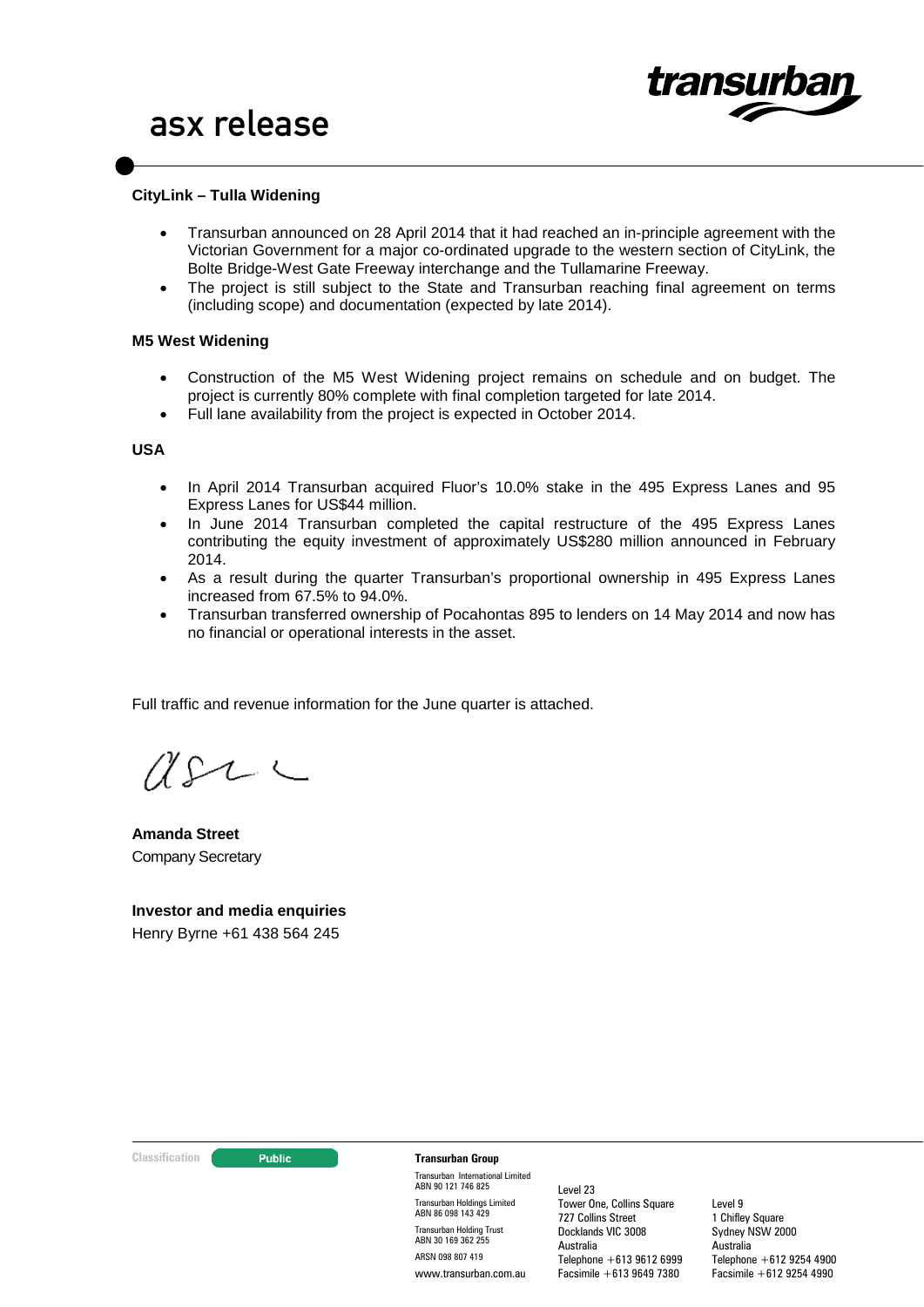

# **Appendix 1 – Traffic and revenue performance and commentary[2](#page-0-1)**

| June quarter           | Transurban<br>ownership | <b>Total Toll revenue</b><br>% change | <b>ADT</b><br>% change |
|------------------------|-------------------------|---------------------------------------|------------------------|
| CityLink               | 100.0%                  | 5.7%                                  | $0.9%^{3}$             |
| Hills M2               | 100.0%                  | 34.0%                                 | 13.4%                  |
| Lane Cove Tunnel / MRE | 100.0%                  | 11.6%                                 | 7.6%                   |
| M1 Eastern Distributor | 75.1%                   | 4.9%                                  | 0.5%                   |
| Westlink M7            | 50.0%                   | 11.1%                                 | 8.1%                   |
| M5 South West Motorway | 50.0%                   | 2.6%                                  | 0.3%                   |
| 495 Express Lanes      | 94.0%                   | 104.8%                                | 22.2%                  |
|                        |                         |                                       |                        |

| Full year FY14                 | Transurban<br>ownership | <b>Total Toll revenue</b><br>% change | <b>ADT</b><br>% change |
|--------------------------------|-------------------------|---------------------------------------|------------------------|
| CityLink                       | 100.0%                  | $7.3\%$ <sup>4</sup>                  | 1.6%                   |
| Hills M2                       | 100.0%                  | 34.7%                                 | 13.8%                  |
| Lane Cove Tunnel / MRE         | 100.0%                  | 12.0%                                 | 8.9%                   |
| M1 Eastern Distributor         | 75.1%                   | 4.8%                                  | 2.3%                   |
| Westlink M7                    | 50.0%                   | 10.2%                                 | 8.1%                   |
| M5 South West Motorway         | 50.0%                   | (0.7%                                 | $(1.2\%)$              |
| 495 Express Lanes <sup>5</sup> | 94.0%                   | 234.6%                                | 32.0%                  |

<span id="page-2-0"></span>3 CityLink traffic is calculated on Average Daily Transactions (ADT). All other assets are calculated on Average Daily Trips.

#### **Classification Transurban Group**

Transurban International Limited ABN 90 121 746 825 Transurban Holdings Limited ABN 86 098 143 429 Transurban Holding Trust ABN 30 169 362 255 ARSN 098 807 419 www.transurban.com.au

Level 23 Tower One, Collins Square 727 Collins Street Docklands VIC 3008 Australia Telephone +613 9612 6999 Facsimile +613 9649 7380

 $2$  All percentage changes are to the prior corresponding period.

<span id="page-2-1"></span> $4$  Due to the timing of processing and revenue accruals related to the bedding down of a new tolling and customer billing system, a negative adjustment of \$3.3 million was made in the prior corresponding period, and the growth numbers above have been normalised to remove this \$3.3 million adjustment from the prior corresponding period's result. Including this adjustment

<span id="page-2-2"></span>would increase CityLink revenue growth to 8.0%.<br><sup>5</sup> The 495 Express Lanes opened to traffic on 17 November 2012, thus this asset was only operating for 226 of the 365 days in the prior period.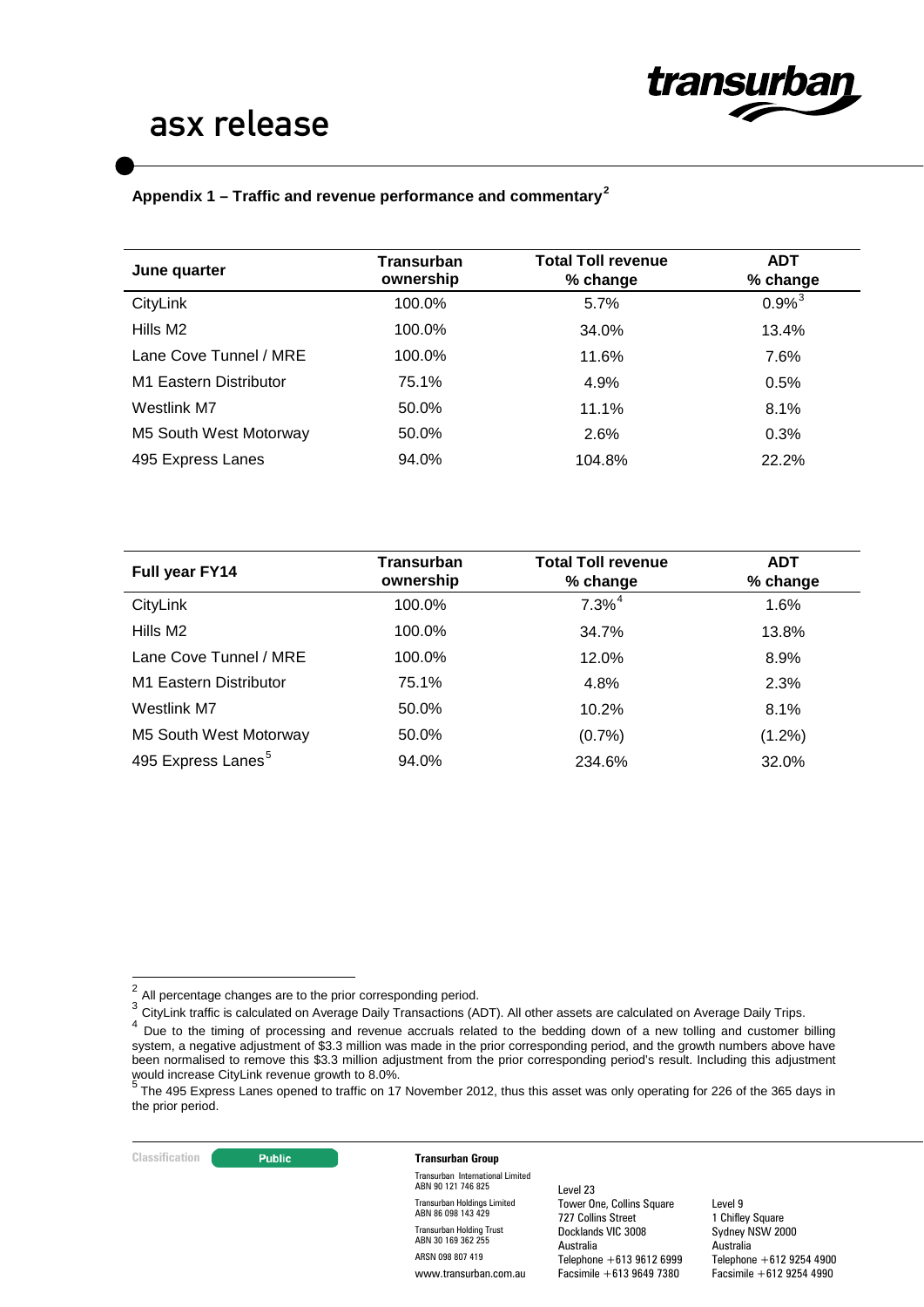

### **Asset commentary**

### **CITYLINK**

For the June 2014 quarter, CityLink toll revenue increased 5.7% to \$135.6 million. ADT increased 0.9% to 790,974 transactions.

From a sectional perspective, Southern Link grew 0.6% for the quarter, with Western Link up 1.4%.

For the financial year ended 30 June, CityLink toll revenue increased 7.3% to \$535.4 million. ADT increased 1.6% to 792,522 transactions.

#### **HILLS M2**

For the June 2014 quarter, Hills M2 toll revenue increased 34.0% to \$50.5 million. ADT increased 13.4% to 107,065 trips.

Of total ADT, car traffic increased 13.8% and trucks increased 12.1%.

For the financial year ended 30 June, Hills M2 toll revenue increased 34.7% to \$193.0 million. ADT increased 13.8% to 104,288 trips.

### **LANE COVE TUNNEL/MRE**

For the June 2014 quarter, LCT/MRE toll revenue increased 11.6% to \$17.7 million. ADT increased 7.6% to 76,917 trips.

Of total ADT, car traffic increased 7.3% and trucks increased 18.3%.

For the financial year ended 30 June, LCT/MRE toll revenue increased 12.0% to \$68.9 million. ADT increased 8.9% to 76,075 trips.

## **CROSS CITY TUNNEL**[6](#page-2-2)

For the period 26 June to 30 June 2014, Cross City Tunnel ADT was 33,057 trips.

For the period 26 June to 30 June 2014, Transurban recognised toll revenue of \$0.7 million from the Cross City Tunnel, reflecting its contribution following financial close.

#### **M1 EASTERN DISTRIBUTOR**

For the June 2014 quarter, M1 Eastern Distributor toll revenue increased 4.9% to \$26.4 million. ADT increased 0.5% to 51,326 trips.

Of total ADT, car traffic increased 0.5% and trucks increased 1.7%.

For the financial year ended 30 June, M1 Eastern Distributor toll revenue increased 4.8% to \$105.3 million. ADT increased 2.3% to 51,971 trips.

The tolling regime changed for all vehicles on 4 November 2013, with tolls indexed quarterly. Under the previous system, tolls for both cars and trucks increased in 50 cent increments. The associated toll price increases are a driver of the strong revenue growth observed in the quarter.

<span id="page-3-0"></span> $6$  Transurban acquired 100% of Cross City Tunnel on 26 June 2014. Traffic and toll revenue for the June quarter and full year FY14 reflects the performance between 26 June and 30 June 2014.



Transurban International Limited ABN 90 121 746 825 Transurban Holdings Limited ABN 86 098 143 429 Transurban Holding Trust ABN 30 169 362 255 ARSN 098 807 419 www.transurban.com.au

Level 23 Tower One, Collins Square 727 Collins Street Docklands VIC 3008 Australia Telephone +613 9612 6999 Facsimile +613 9649 7380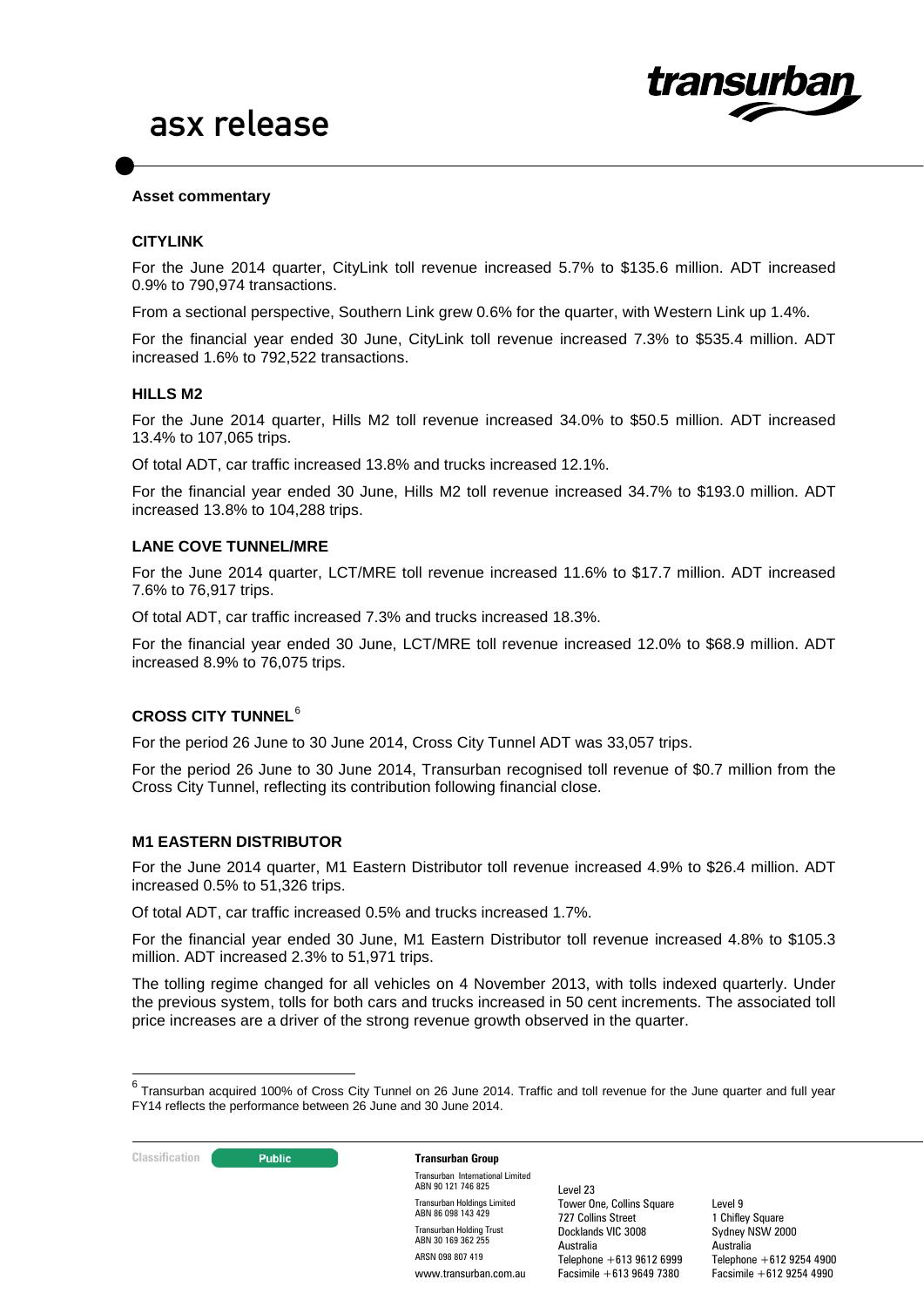

#### **WESTLINK M7**

For the June 2014 quarter, Westlink M7 toll revenue increased 11.1% to \$59.2 million. ADT increased 8.1% to 156,379 trips.

Of total ADT, car traffic increased 7.8% and trucks increased 9.7%.

For the financial year ended 30 June, Westlink M7 toll revenue increased 10.2% to \$230.7 million. ADT increased 8.1% to 153,685 trips.

The toll price increased from 37.30 cents per kilometre to 37.59 cents per kilometre on 1 April 2014.

Average tolled trip length was 12.70 kilometres for the quarter compared to 12.77 for the prior corresponding period.

#### **M5 SOUTH WEST MOTORWAY**

For the June 2014 quarter, M5 South West Motorway toll revenue increased 2.6% to \$47.8 million. ADT increased 0.3% to 120,825 trips.

Of total ADT, car traffic decreased 0.4% and trucks increased 9.4%.

For the financial year ended 30 June, M5 South West Motorway toll revenue decreased 0.7% to \$187.4 million. ADT decreased 1.2% to 121,019 trips.

#### **495 EXPRESS LANES**

Average daily toll revenue for the quarter grew 100.3% to US\$90,654 from US\$45,270 in the prior corresponding period. ADT increased 22.2% for the same period.

Compared to the March quarter daily average toll revenue increased 45.4% from US\$62,357 for the March quarter to US\$90,654 for the June quarter.

Average workday toll revenue for the June quarter was US\$116,790, an increase of 33.3% compared to the March quarter.

The average dynamic toll charged increased by 18.9% from US\$2.38 in the March quarter to US\$2.83 for the June quarter. The maximum dynamic toll charged during the quarter was US\$11.85 to travel the full length of the Express Lanes.

On 29 May 2014, the 495 Express Lanes achieved record daily toll revenue of US\$161,945.

The proportion of toll trips (non-HOV/exempt) remains steady at 90.6% of all travel on the 495 Express Lanes.

#### **POCAHONTAS 895**

The asset was transferred to lenders on 14 May 2014. Transurban derived US\$2.1 million in toll revenue for the quarter from the asset prior to its transfer, and US\$13.8 million for the financial year.

#### **Classification Transurban Group**

Transurban International Limited ABN 90 121 746 825 Transurban Holdings Limited ABN 86 098 143 429 Transurban Holding Trust ABN 30 169 362 255 ARSN 098 807 419 www.transurban.com.au

Level 23 Tower One, Collins Square 727 Collins Street Docklands VIC 3008 Australia Telephone +613 9612 6999 Facsimile +613 9649 7380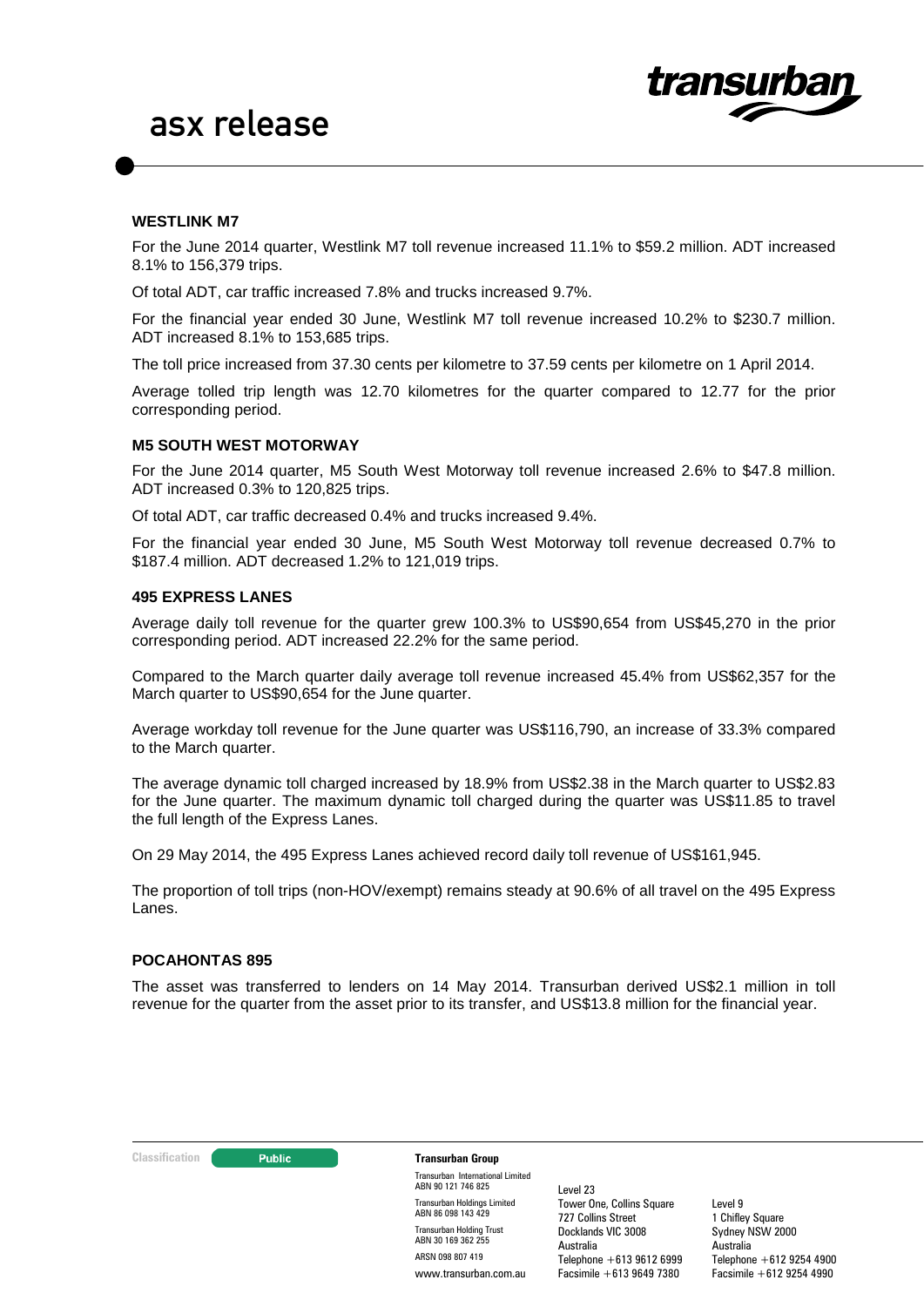

# **Appendix 2 – Traffic and revenue data – June quarter and full year FY14**

| <b>Asset</b>              |                                                             | <b>Jun 14</b><br>quarter | <b>Jun 13</b><br>quarter | % change |
|---------------------------|-------------------------------------------------------------|--------------------------|--------------------------|----------|
|                           |                                                             |                          |                          |          |
|                           | Total Toll Revenue (\$A'000) (net of GST)                   | \$135,623                | \$128,301                | 5.7%     |
| CityLink                  | <b>Average Daily Transactions</b>                           | 790,974                  | 783,604                  | 0.9%     |
|                           | <b>Average Workday Transactions</b>                         | 873,459                  | 858,767                  | 1.7%     |
|                           |                                                             |                          |                          |          |
|                           | Total Toll Revenue (\$A'000) (net of GST)                   | \$50,495                 | \$37,684                 | 34.0%    |
| Hills M <sub>2</sub>      | <b>Average Daily Trips</b>                                  | 107,065                  | 94,396                   | 13.4%    |
|                           | Average Workday Trips                                       | 121,067                  | 105,003                  | 15.3%    |
|                           |                                                             |                          |                          |          |
| Lane Cove                 | Total Toll Revenue (\$A'000) (net of GST)                   | \$17,700                 | \$15,860                 | 11.6%    |
| Tunnel /<br>MRE           | <b>Average Daily Trips</b>                                  | 76,917                   | 71,470                   | 7.6%     |
|                           | Average Workday Trips                                       | 87,572                   | 80,691                   | 8.5%     |
|                           |                                                             |                          |                          |          |
| <b>Cross City</b>         | Total Toll Revenue (\$A'000) (net of GST)                   | \$668                    | N/A                      | N/A      |
| Tunnel <sup>7</sup>       | <b>Average Daily Trips</b>                                  | 33,057                   | N/A                      | N/A      |
|                           | Average Workday Trips                                       | 36,126                   | N/A                      | N/A      |
|                           |                                                             |                          |                          |          |
| M1 Eastern<br>Distributor | Total Toll Revenue (\$A'000) (net of GST)                   | \$26,439                 | \$25,204                 | 4.9%     |
|                           | <b>Average Daily Trips</b>                                  | 51,326                   | 51,066                   | 0.5%     |
|                           | Average Workday Trips                                       | 56,440                   | 55,763                   | 1.2%     |
|                           |                                                             |                          |                          |          |
|                           | Total Toll Revenue (\$A'000) (net of GST)                   | \$59,216                 | \$53,294                 | 11.1%    |
|                           | <b>Average Daily Trips</b>                                  | 156,379                  | 144,650                  | 8.1%     |
|                           | Average Workday Trips                                       | 180,803                  | 165,214                  | 9.4%     |
| Westlink M7               | Average daily tolled vehicle kilometres<br>travelled ('000) | 1,988                    | 1,847                    | 7.6%     |
|                           | Average daily total vehicle kilometres<br>travelled ('000)  | 2,379                    | 2,207                    | 7.8%     |
|                           |                                                             |                          |                          |          |
| M5 South                  | Total Toll Revenue (\$A'000) (net of GST)                   | \$47,836                 | \$46,619                 | 2.6%     |
| West                      | Average Daily Trips                                         | 120,825                  | 120,466                  | 0.3%     |
| Motorway                  | Average Workday Trips                                       | 128,432                  | 127,254                  | 0.9%     |
|                           |                                                             |                          |                          |          |
| 495 Express               | Total Toll Revenue (\$USD'000)                              | \$8,250                  | \$4,029                  | 104.8%   |
| Lanes                     | <b>Average Daily Trips</b>                                  | 35,309                   | 28,905                   | 22.2%    |
|                           | Average Workday Trips                                       | 43,325                   | 34,974                   | 23.9%    |

<span id="page-5-0"></span> <sup>7</sup> Transurban acquired 100% of Cross City Tunnel on 26 June 2014. Traffic and toll revenue for the June quarter and full year FY14 reflects the performance between 26 June and 30 June 2014.

### **Classification Transurban Group**

Transurban International Limited ABN 90 121 746 825 Transurban Holdings Limited ABN 86 098 143 429 Transurban Holding Trust ABN 30 169 362 255 ARSN 098 807 419 www.transurban.com.au

Level 23 Tower One, Collins Square 727 Collins Street Docklands VIC 3008 Australia Telephone +613 9612 6999 Facsimile +613 9649 7380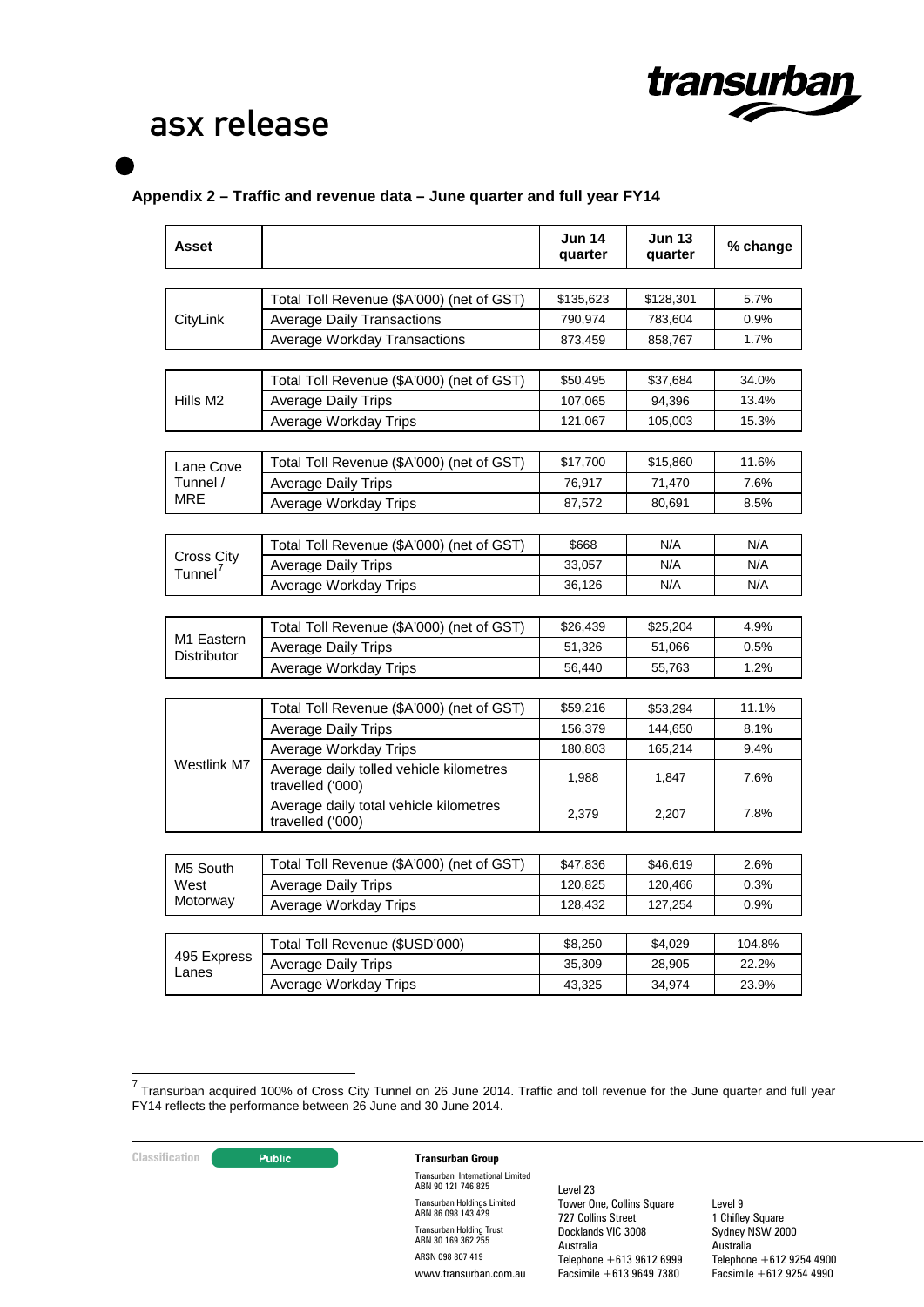

| <b>Asset</b>                          |                                                             | Sept 13<br>quarter | <b>Dec 13</b><br>quarter | <b>Mar 14</b><br>quarter | <b>Jun 14</b><br>quarter | Full year<br><b>FY14</b> | <b>Full year</b><br><b>FY13</b> | %<br>change |
|---------------------------------------|-------------------------------------------------------------|--------------------|--------------------------|--------------------------|--------------------------|--------------------------|---------------------------------|-------------|
|                                       | Total Toll Revenue (\$A'000)<br>(net of GST)                | \$134,528          | \$134,721                | \$130,505                | \$135,623                | \$535,376                | $$499,036^{8}$                  | 7.3%        |
| CityLink                              | <b>Average Daily Transactions</b>                           | 800,769            | 797,741                  | 780,323                  | 790,974                  | 792,522                  | 779,756                         | 1.6%        |
|                                       | Average Workday Transactions                                | 866,844            | 873,887                  | 860,394                  | 873,459                  | 868,652                  | 856,707                         | 1.4%        |
|                                       | Total Toll Revenue (\$A'000)<br>(net of GST)                | \$45,045           | \$49,111                 | \$48,364                 | \$50,495                 | \$193,015                | \$143,322                       | 34.7%       |
| Hills M <sub>2</sub>                  | <b>Average Daily Trips</b>                                  | 100,109            | 105,344                  | 104,672                  | 107,065                  | 104,288                  | 91,659                          | 13.8%       |
|                                       | Average Workday Trips                                       | 109,237            | 116,963                  | 116,372                  | 121,067                  | 115,787                  | 101,312                         | 14.3%       |
| Lane Cove                             | Total Toll Revenue (\$A'000)<br>(net of GST)                | \$16,896           | \$17,452                 | \$16,880                 | \$17,700                 | \$68,928                 | \$61,533                        | 12.0%       |
| Tunnel /<br><b>MRE</b>                | <b>Average Daily Trips</b>                                  | 74,822             | 76,837                   | 75,726                   | 76,917                   | 76,075                   | 69,834                          | 8.9%        |
|                                       | Average Workday Trips                                       | 82,390             | 86,194                   | 84,570                   | 87,572                   | 85,132                   | 78,527                          | 8.4%        |
| <b>Cross City</b>                     | Total Toll Revenue (\$A'000)<br>(net of GST)                | N/A                | N/A                      | N/A                      | \$668                    | \$668                    | N/A                             | N/A         |
| Tunnel                                | <b>Average Daily Trips</b>                                  | N/A                | N/A                      | N/A                      | 33,057                   | 33,057                   | N/A                             | N/A         |
|                                       | Average Workday Trips                                       | N/A                | N/A                      | N/A                      | 36,126                   | 36,126                   | N/A                             | N/A         |
| M <sub>1</sub> Eastern<br>Distributor | Total Toll Revenue (\$A'000)<br>(net of GST)                | \$26,111           | \$26,780                 | \$25,987                 | \$26,439                 | \$105,318                | \$100,530                       | 4.8%        |
|                                       | <b>Average Daily Trips</b>                                  | 52,230             | 52,640                   | 51,673                   | 51,326                   | 51,971                   | 50,809                          | 2.3%        |
|                                       | Average Workday Trips                                       | 55,875             | 57,035                   | 55,760                   | 56,440                   | 56,274                   | 55,402                          | 1.6%        |
|                                       | Total Toll Revenue (\$A'000)<br>(net of GST)                | \$56,873           | \$57,925                 | \$56,679                 | \$59,216                 | \$230,692                | \$209,388                       | 10.2%       |
|                                       | <b>Average Daily Trips</b>                                  | 152,080            | 154,157                  | 152,121                  | 156,379                  | 153,685                  | 142,185                         | 8.1%        |
| Westlink M7                           | Average Workday Trips                                       | 169,641            | 175,139                  | 173,175                  | 180,803                  | 174,587                  | 161,648                         | 8.0%        |
|                                       | Average daily tolled vehicle<br>kilometres travelled ('000) | 1,944              | 1,978                    | 1,951                    | 1,988                    | 1,961                    | 1,827                           | 7.3%        |
|                                       | Average daily total vehicle<br>kilometres travelled ('000)  | 2,325              | 2,370                    | 2,341                    | 2,379                    | 2,354                    | 2,188                           | 7.6%        |
| M5 South                              | Total Toll Revenue (\$A'000)<br>(net of GST)                | \$46,924           | \$46,699                 | \$45,947                 | \$47,836                 | \$187,405                | \$188,803                       | (0.7%       |
| West<br>Motorway                      | <b>Average Daily Trips</b>                                  | 121,933            | 121,012                  | 120,289                  | 120,825                  | 121,019                  | 122,455                         | $(1.2\%)$   |
|                                       | Average Workday Trips                                       | 127,172            | 127,491                  | 127,052                  | 128,432                  | 127,527                  | 129,001                         | $(1.1\%)$   |
|                                       | Total Toll Revenue (\$USD'000)                              | \$4,760            | \$5,913                  | \$5,612                  | \$8,250                  | \$24,535                 | $$7,332^9$                      | 234.6%      |
| 495 Express                           | <b>Average Daily Trips</b>                                  | 30,518             | 30,417                   | 28,637                   | 35,309                   | 31,223                   | 23,661                          | 32.0%       |
| Lanes                                 | Average Workday Trips                                       | 37,574             | 37,969                   | 37,969                   | 43,325                   | 39,254                   | 29,378                          | 33.6%       |

<span id="page-6-1"></span><sup>&</sup>lt;sup>8</sup> Due to the timing of processing and revenue accruals related to the bedding down of a new tolling and customer billing system, a negative adjustment of \$3.3 million was made in the prior corresponding period, and the growth numbers quoted above have been normalised to remove this \$3.3 million adjustment from the prior corresponding year's result. Including this adjustment would increase CityLink toll revenue growth to 8.0%.<br><sup>9</sup> 495 Express Lanes commenced tolling on 17 November 2012.

<span id="page-6-0"></span>

#### **Classification Transurban Group**

Transurban International Limited ABN 90 121 746 825 Transurban Holdings Limited ABN 86 098 143 429 Transurban Holding Trust ABN 30 169 362 255 ARSN 098 807 419 www.transurban.com.au

Level 23 Tower One, Collins Square 727 Collins Street Docklands VIC 3008 Australia Telephone +613 9612 6999 Facsimile +613 9649 7380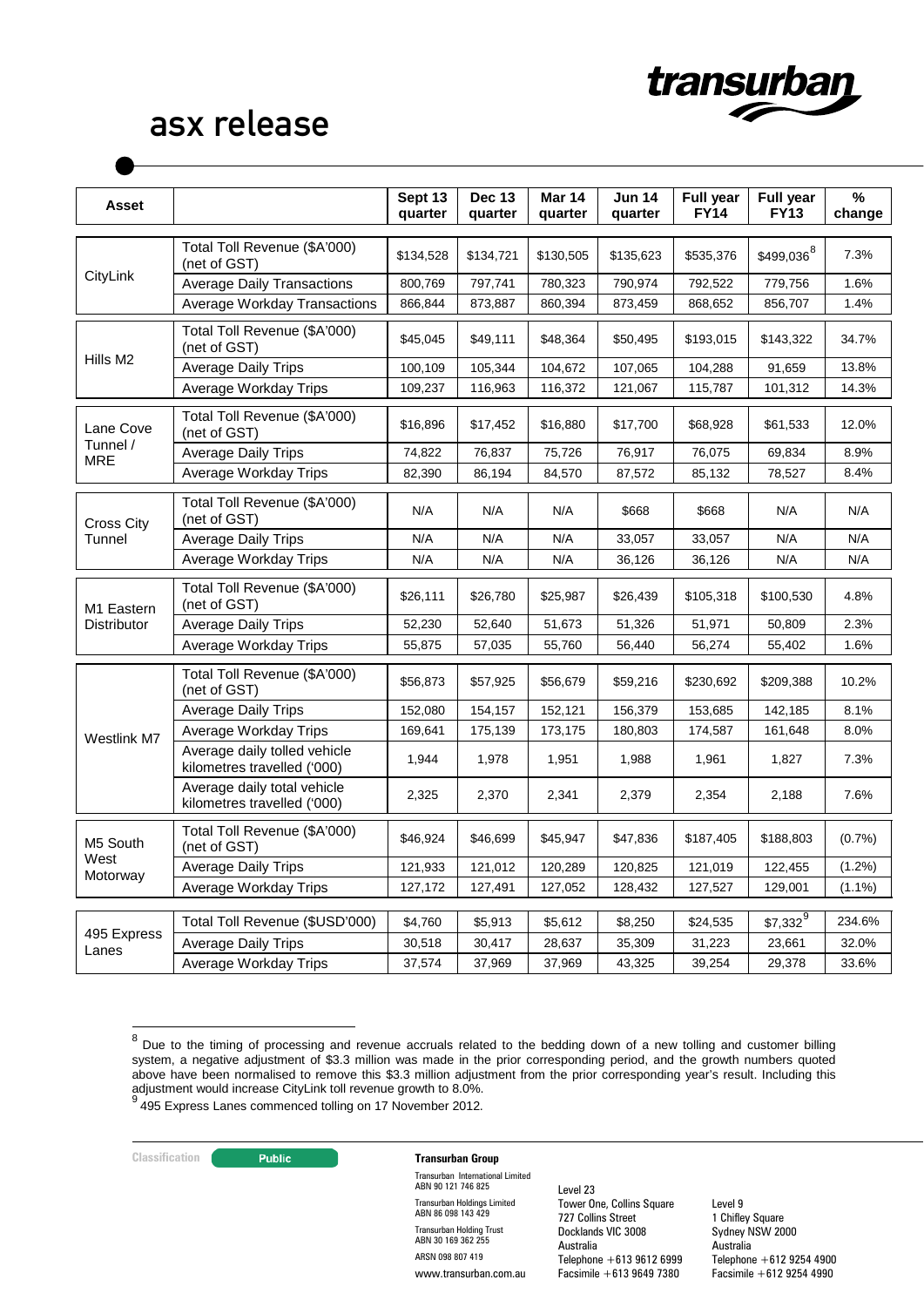

### **Appendix 3 – Reconciliation of proportional toll revenue to statutory toll revenue**

#### **Basis of preparation**

This document includes toll revenue reported on a statutory as well as non-statutory basis (proportional toll revenue).

Proportional toll revenue is the aggregation of the results from each asset multiplied by Transurban's percentage ownership. The proportional result is one of the primary measures that the Board uses to assess the operating performance of Transurban, with an aim to maintain a focus on operating results and associated cash generation. It reflects the contribution from individual assets to Transurban's operating performance and permits a meaningful analysis of the underlying performance of Transurban's assets.

The table below reconciles proportional toll revenue to statutory toll revenue for the June quarter and full year FY14.

|                                                                                                    | Jun 14 quarter<br>(\$'000) | Jun 13 quarter<br>(S'000) | %<br>change |
|----------------------------------------------------------------------------------------------------|----------------------------|---------------------------|-------------|
|                                                                                                    |                            |                           |             |
| <b>Proportional Toll Revenue</b>                                                                   | \$286,725                  | \$256,534                 | 11.8%       |
| Add: Proportional Toll Revenue attributable to<br>M1 Eastern Distributor non-controlling interests | \$6,583                    | \$6,276                   | 4.9%        |
| Add: Proportional Toll Revenue attributable to<br>495 Express Lanes non-controlling interests      | \$189                      |                           |             |
| Less: Proportional Toll Revenue of M5 SWM                                                          | (\$23,918)                 | (\$23,310)                | 2.6%        |
| Less: Proportional Toll Revenue of WM7                                                             | (\$29,608)                 | (\$26,647)                | 11.1%       |
| Less: Proportional Toll Revenue of Pocahontas<br>895                                               | (\$1,722)                  | ( \$3,113)                | (44.7%)     |
| Less: Proportional Toll Revenue of 495<br><b>Express Lanes</b>                                     | ( \$4,176)                 | (\$2,690)                 | 55.2%       |
| <b>Statutory Toll Revenue</b>                                                                      | \$234,074                  | \$207,051                 | 13.1%       |

|                                                                                                    | Full year FY14<br>(\$'000) | <b>Full year FY13</b><br>(\$'000) | %<br>change |
|----------------------------------------------------------------------------------------------------|----------------------------|-----------------------------------|-------------|
|                                                                                                    |                            |                                   |             |
| <b>Proportional Toll Revenue</b>                                                                   | \$1,116,724                | \$991,377                         | 12.6%       |
| Add: Proportional Toll Revenue attributable to<br>M1 Eastern Distributor non-controlling interests | \$26.224                   | \$25,032                          | 4.8%        |
| Add: Proportional Toll Revenue attributable to<br>495 Express Lanes non-controlling interests      | \$189                      |                                   |             |
| Less: Proportional Toll Revenue of M5 SWM                                                          | (\$93,703)                 | (\$94,402)                        | $(0.7\%)$   |
| Less: Proportional Toll Revenue of WM7                                                             | (\$115,346)                | (\$104,694)                       | 10.2%       |
| Less: Proportional Toll Revenue of Pocahontas<br>895                                               | (\$11,363)                 | (\$11,300)                        | 0.6%        |
| Less: Proportional Toll Revenue of 495<br><b>Express Lanes</b>                                     | (\$16,272)                 | (\$4,841)                         | 236.1%      |
| <b>Statutory Toll Revenue</b>                                                                      | \$906,454                  | \$801,172                         | 13.1%       |

#### **Classification CLASSIFICATE:** Public **Transurban Group**

Transurban International Limited ABN 90 121 746 825 Transurban Holdings Limited ABN 86 098 143 429 Transurban Holding Trust ABN 30 169 362 255 ARSN 098 807 419 www.transurban.com.au

Level 23 Tower One, Collins Square 727 Collins Street Docklands VIC 3008 Australia Telephone  $+613,9612,6999$ Facsimile +613 9649 7380